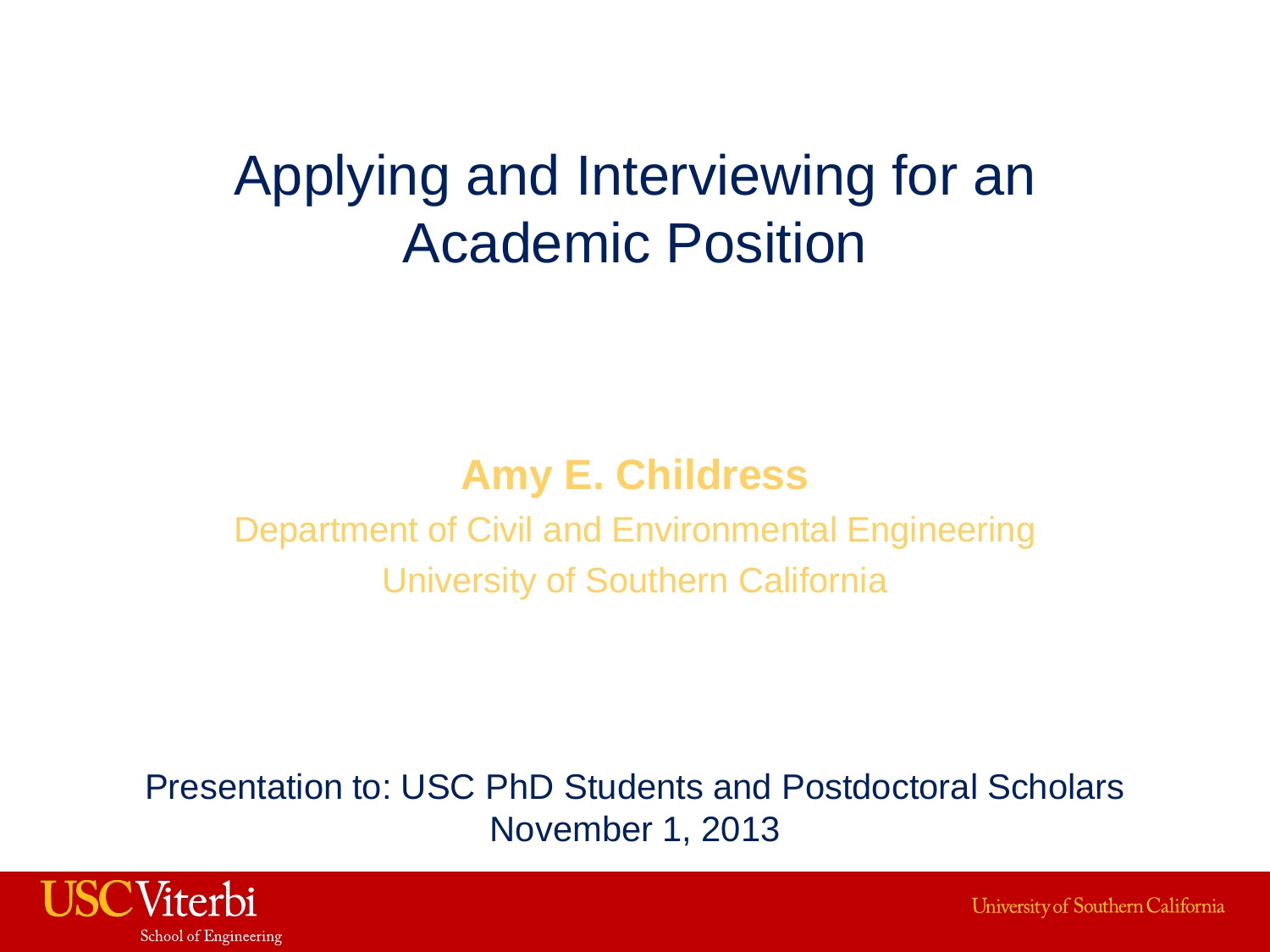# My Background

- M.S. and Ph.D. from UCLA
	- Worked briefly with CH2M Hill at Irvine Ranch Water District pilot facility
	- Worked with Orange County Water District pilot and demonstration facility
- Professor and Chair at the University of Nevada, Reno
	- Visiting research professor at the University of New South Wales in Australia
	- Visiting professor at the National University of Costa Rica
	- Recipient of NSF CAREER Award
	- President of Association of Environmental Engineering and Science Professors (AEESP)
	- **Hired 5 assistant professors and oversaw 5 P&T cases**

#### Professor and Director of Environmental Engineering at USC

- Research lab under construction
- Ongoing projects with: Department of Energy, Bureau of Reclamation, SERDP, EPA, and WateReuse Foundation
- **Currently searching for 2 environmental engineering faculty members**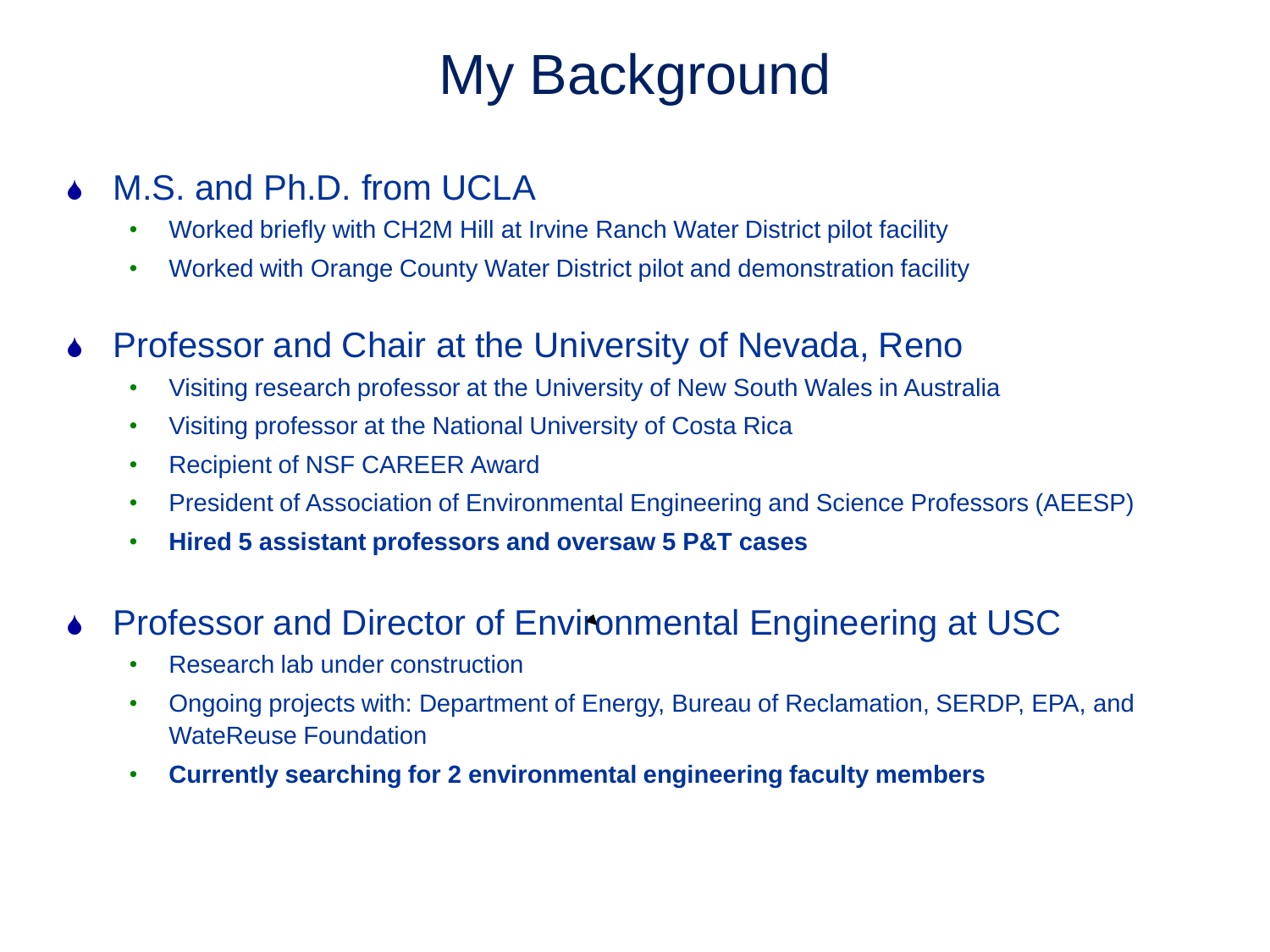### Key Things to Do in PhD Program to Prepare for a Career in Academia

- Middle stage of PhD
	- Attend conferences AND have good conversations with people
		- Attend a few conferences consistently
		- Develop academic "friends" and mentors
		- Target a few big names in the field and keep introducing yourself to them
	- Take note of who is interested in your work make a list of names
- Later stage of PhD
	- Send papers that have been accepted to your list of names
	- Compare your CV with those of your "friends" and those of academics you aspire to
		- Awards you can apply for
		- Conferences you should be attending
		- Where are you excelling where do you need to focus efforts?
- Application to academic position
	- Ask your academic mentors and/or big names in the field if they are willing to write a strong letter for you (send your CV along with your request!)
	- Talk to your friends about their application what are their do's and don'ts what are the trends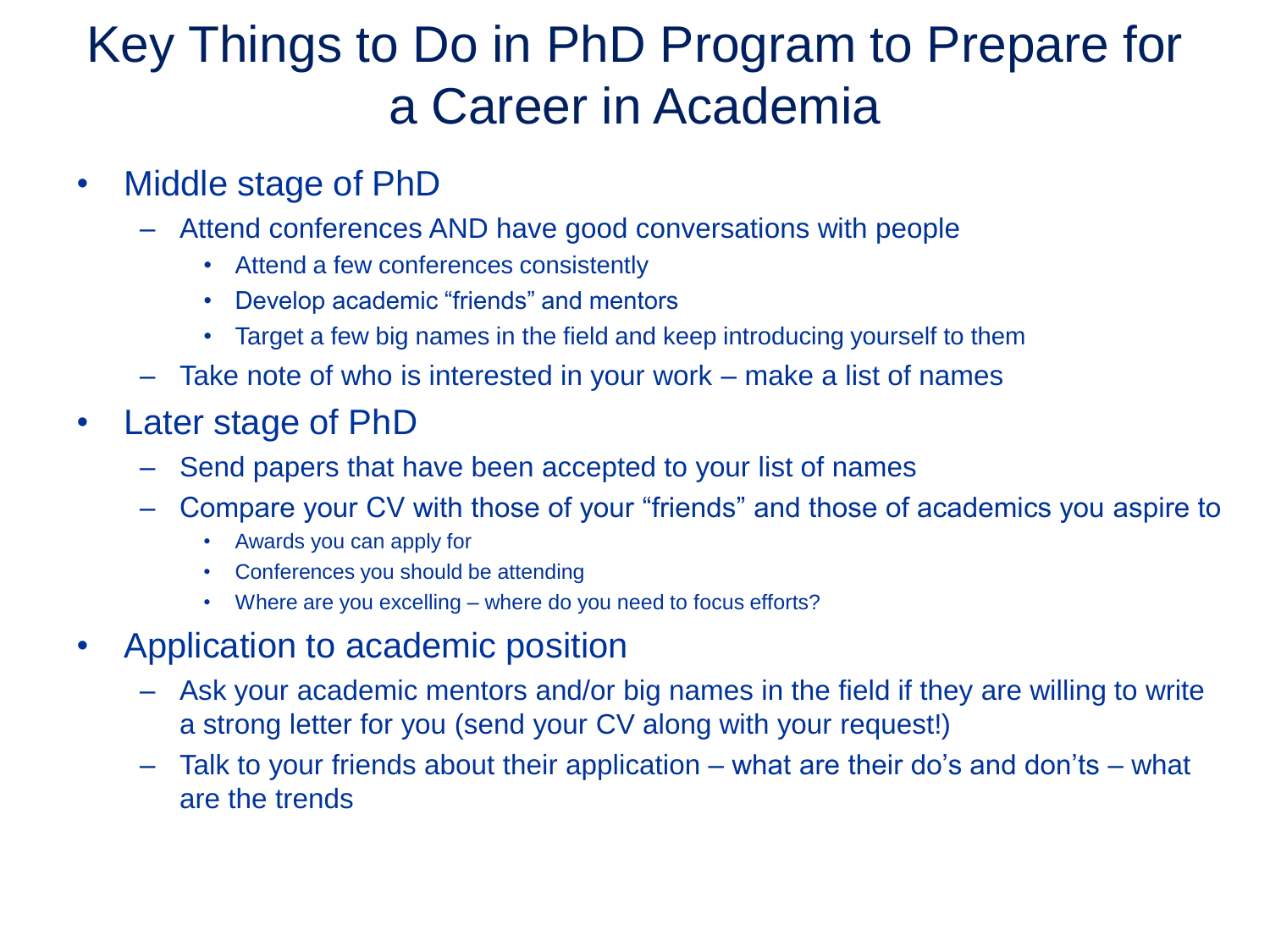### What Can Help an Application to Stand Out amongst the Competition

#### • Clean and clear

- Your path from entering graduate school to present day should be clear
- The committee should not have to "work" to understand your application
- You can include impact factors of journals, number of citations
- Highlight the areas you excel in and address or be prepared to address any deficiencies
- Standard
	- Follow directions, include all materials, remind your references
	- Read and reply to the search ad carefully. If something is "required" then you need to demonstrate that you satisfy it. And if things are "recommended" or "desired" then you point out as many of those that you can. Search committees usually put a lot of thought in the words and details of the ad

#### • Stand Out

– Aesthetics and creativity – of your application, your webpage, anything committee can search electronically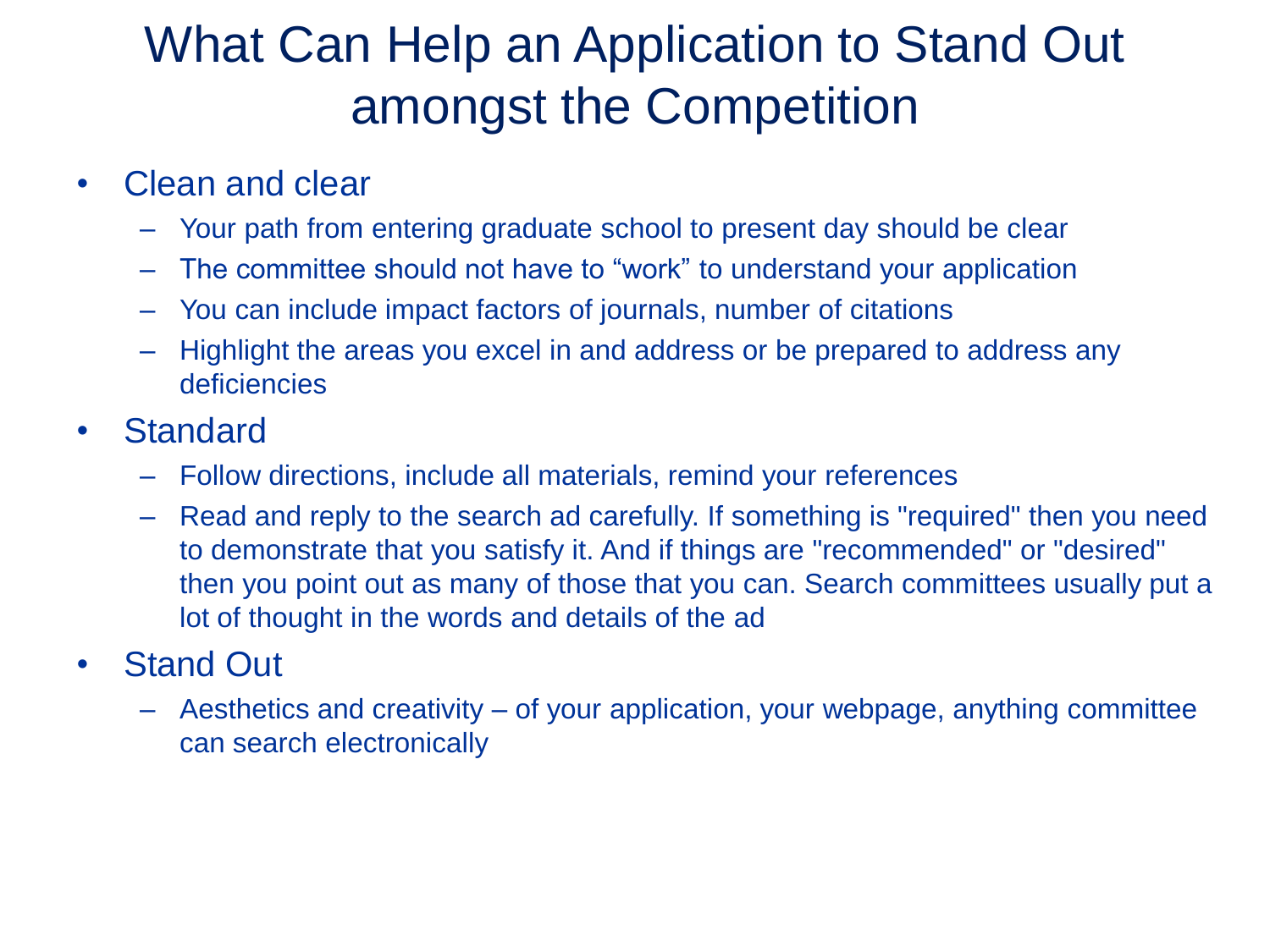## Application Materials

#### • Research statement

- What you want to do not what you've done (that's in your cover letter, CV, and reference letters)
- Remember that your search committee could have external member(s) so start broad and then get specific
- State resources existing at the school that you can use to advance your research
- State possible collaborations

#### • Teaching statement

- Likely you have never taught a class so hold off on your teaching "philosophy"
- You can discuss your "mentoring philosophy" (assuming you have mentored or been a TA for students)
- Discuss teaching interests as they pertain specifically to the program
- See this as your first step in developing your teaching plan (CAREER application, teaching portfolio,…)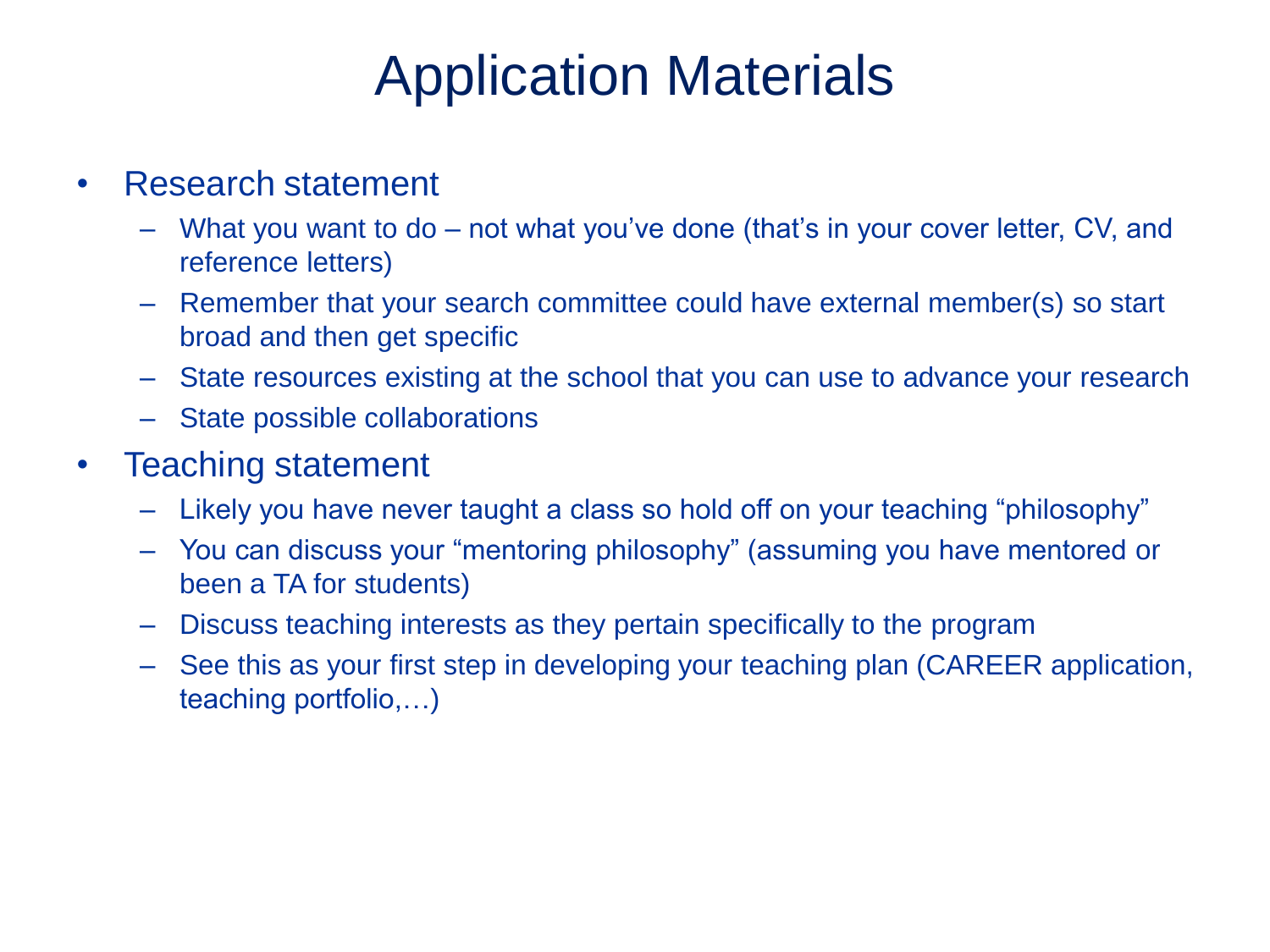## Interview Presentation

- Find out:
	- Who is your audience?
	- How long is your talk?
	- How long for Q&A?
- Remember:
	- The purpose is not to impress them with your research; they are already impressed – that is why they invited you. The purpose is to provide them with a sense of who you are, the scope of your work, and to some extent, an indication of your teaching/lecturing ability.
- Save some energy and enthusiasm if your talk is late in the day
- Prepare for questions from wide range of audience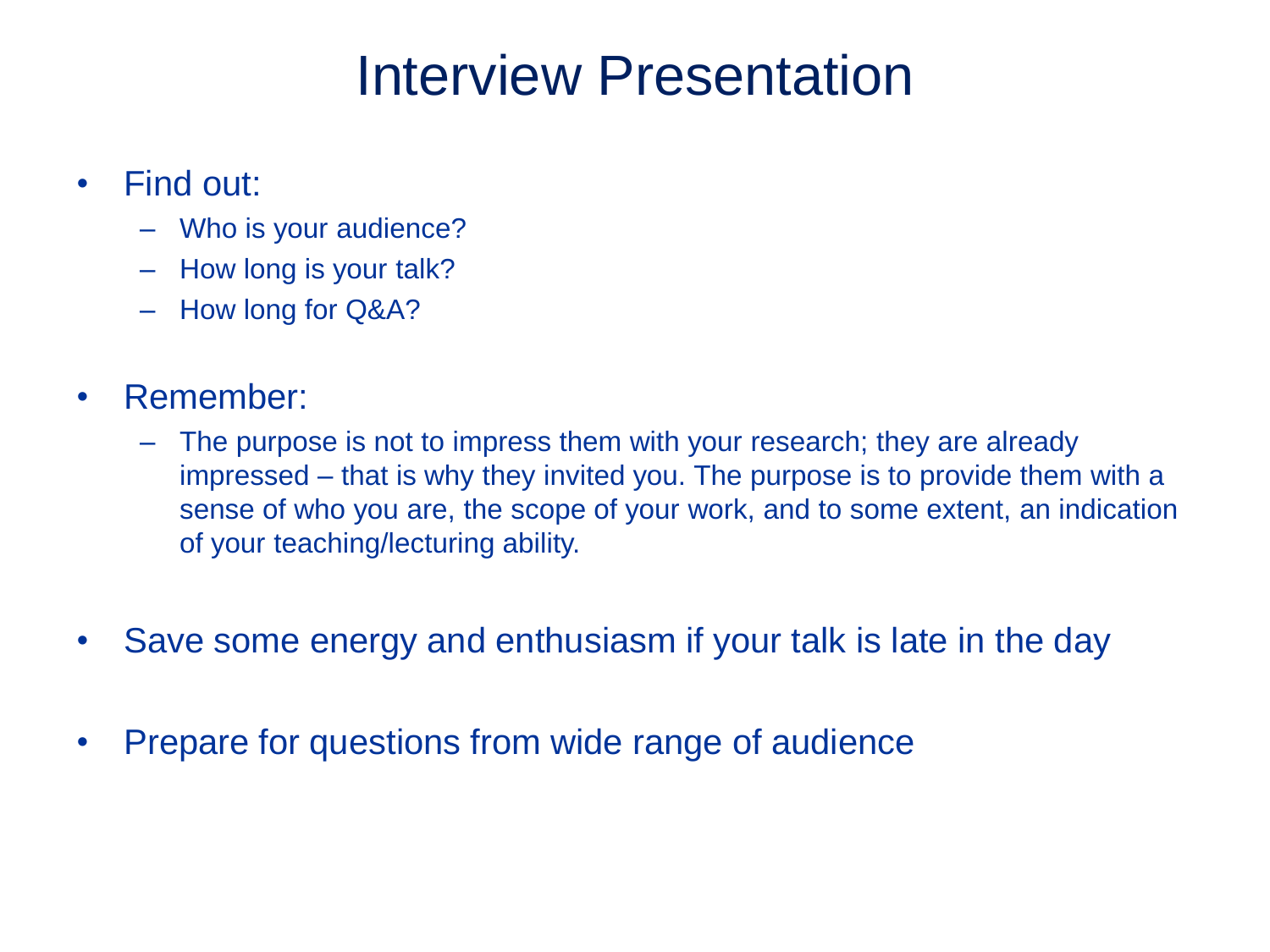# Do's and Don't Dos

#### • Do

- Try to find out who the members of the search committee are
- Learn something about everyone that you will meet
- Wear a watch
- Prepare for long day(s)
- Expect that at least one person will ask where else you are interviewing

#### • Don't

- Ask each person the same question they will get together and discuss what you say
- Underestimate individuals you meet with (do expect your hardest questions to come from the person you did not expect them from)
- Expect that meeting with students will provide you with a little "down-time" during the interview – they can be ruthless!!
- Say anything that would limit your ability to negotiate a strong start-up package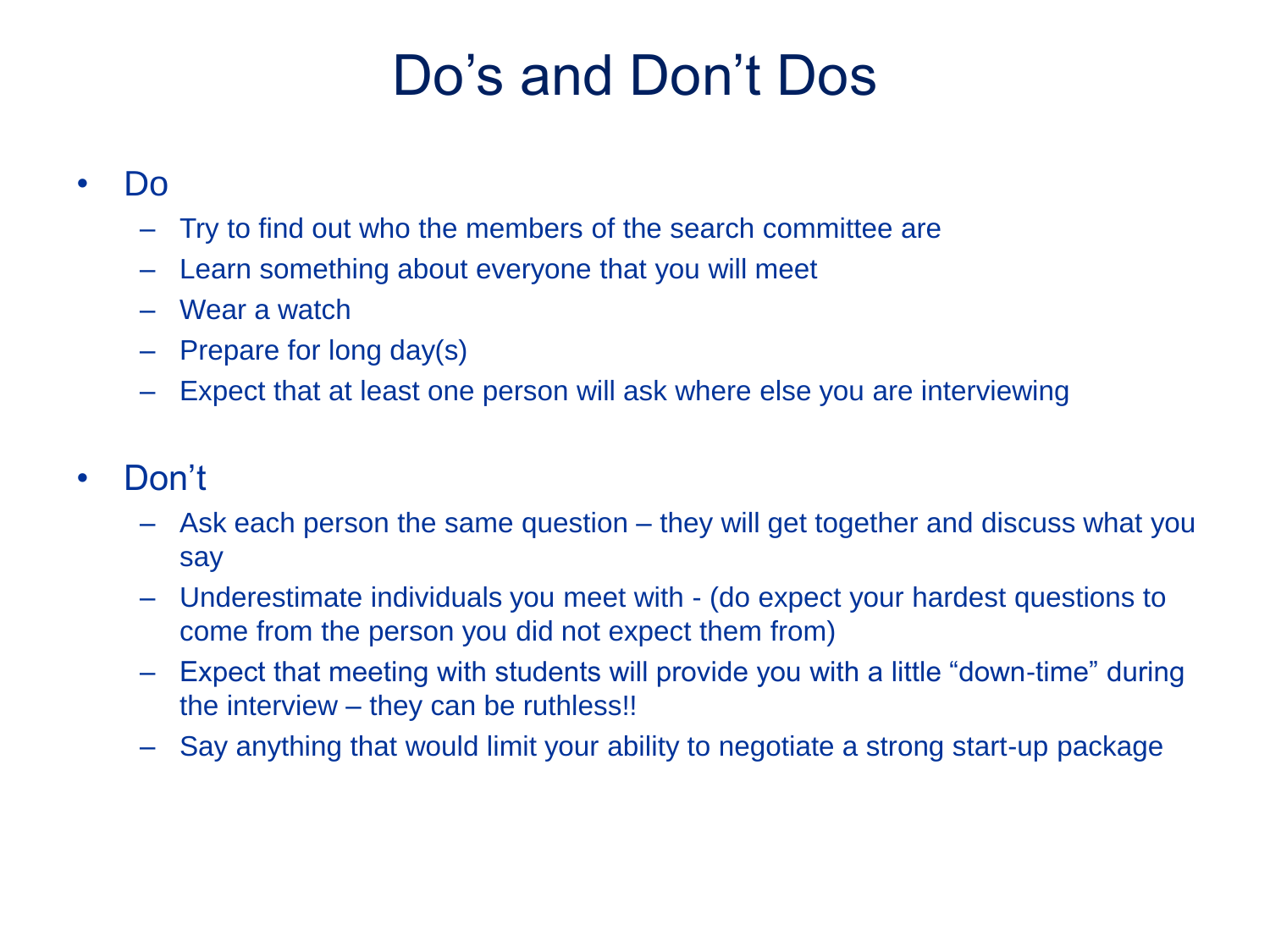## Questions and Answers

#### • Questions

- For the Dean How does my program fit into your vision for the college?
- For the Chair Is department unified or split along disciplinary lines?
- For any faculty What do you like best about being here?
- For junior faculty Do you feel like you are supported by all levels of administration?
- For search committee members When can I expect to hear back from you?
- For students graduate and undergraduate Why did you come here?

#### • Answers

- Where will you submit your first proposal?
- What is your niche in the field going to be?
- How will you separate yourself from your advisor(s)?
- Many more questions to ask and to be prepared to can be found on the web – or by talking with your friends and mentors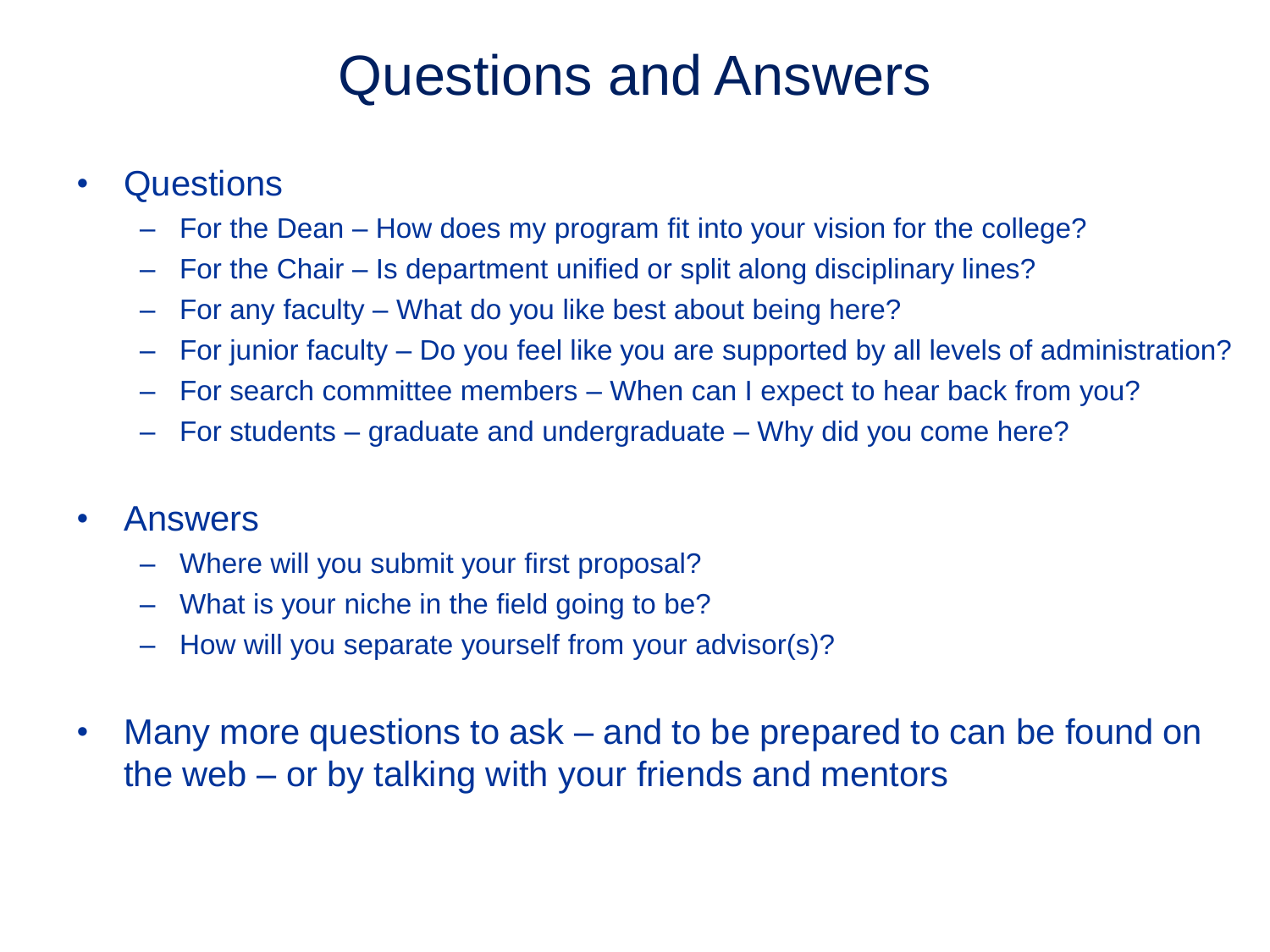## Bits and Pieces

- You must have a sense of where the funding opportunities exist and how tight funding is – have discussions with your advisor and committee members – and your academic friends and mentors
- Listen to local news/read local paper in the day(s) before your interview to have interesting topics to discuss
- One thing that is quite compelling with any candidate is to know that they are competitive elsewhere and of interest to other high-quality universities
- Be technically savvy. Committees want to hire "young people" who will advance the technology state-of-the-art in their department
- Have enthusiasm and energy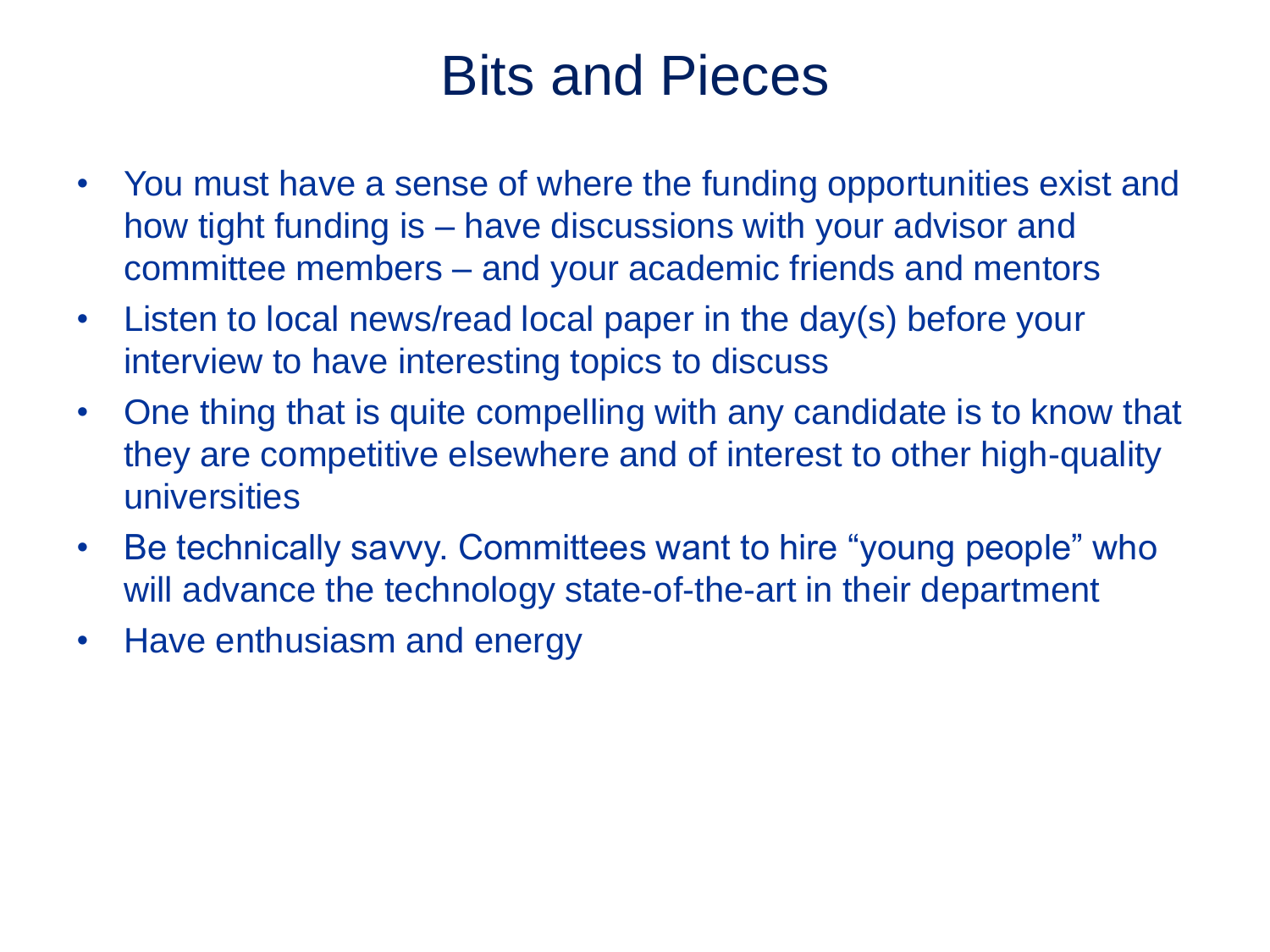## Tenure Track Tips

- Set your own goals (that exceed those of your Department/College/University) – and achieve them
- Look at the career paths of others as you continually reformulate your own path
- Find your own mentors don't expect the right ones to be assigned to you – and you need more than one
- Develop academic relationships from the beginning and maintain them
- Get comfortable promoting yourself